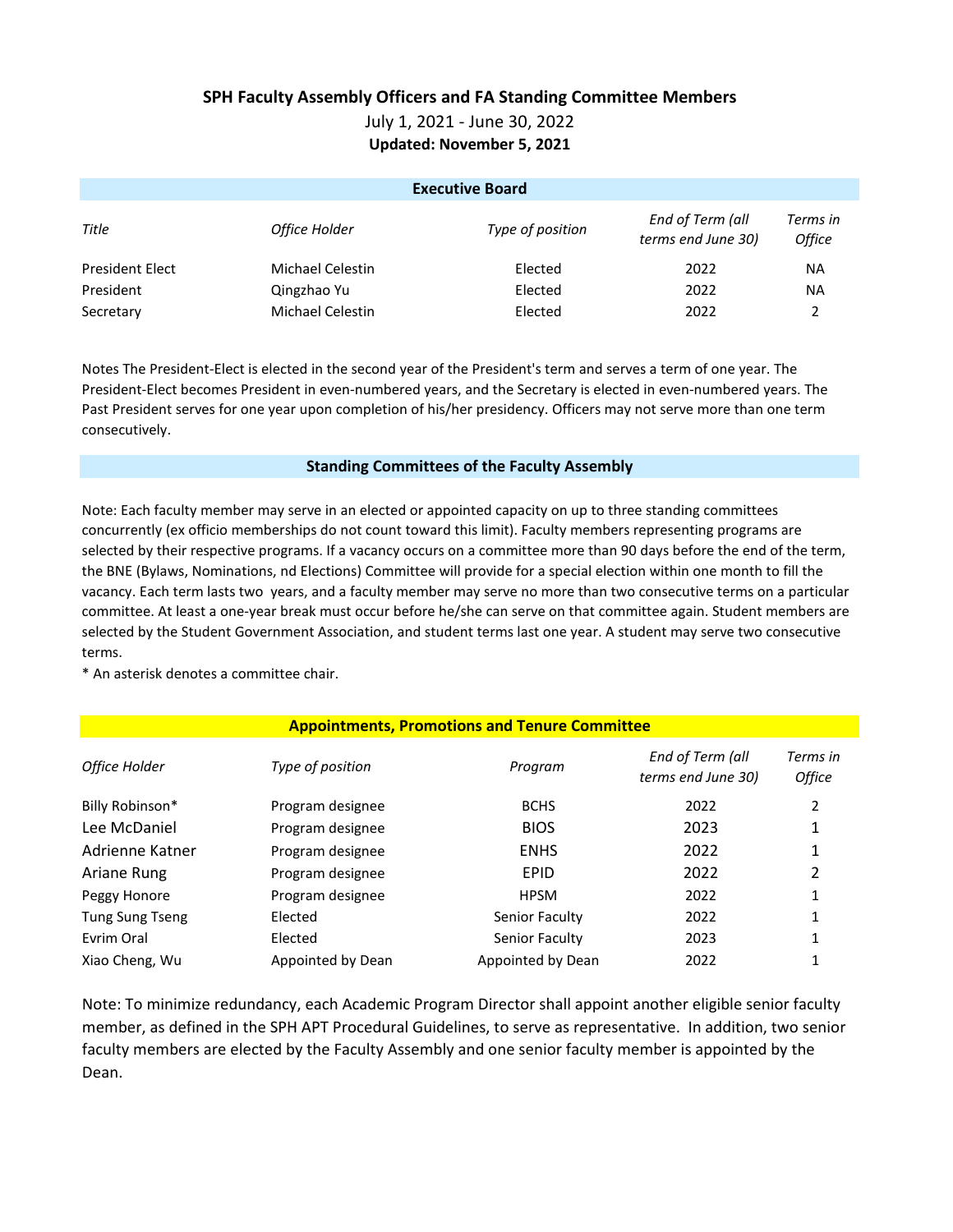| <b>Curriculum Committee</b> |                                                    |                    |                                        |                           |  |
|-----------------------------|----------------------------------------------------|--------------------|----------------------------------------|---------------------------|--|
| Office Holder               | Type of position                                   | Program            | End of Term (all<br>terms end June 30) | Terms in<br><b>Office</b> |  |
| Kari Brisolara              | Ex officio, Associate Dean<br>for Academic Affairs | <b>NA</b>          | Ongoing                                | NA.                       |  |
| Amber Brown                 | Program designee                                   | <b>BCHS</b>        | 2022                                   | 1                         |  |
| Andrew Chapple*             | Program designee                                   | <b>BIOS</b>        | 2022                                   |                           |  |
| Dan Harrington              | Program designee                                   | <b>ENHS</b>        | 2021                                   |                           |  |
| Susanne Straif-Bourgeois    | Program designee                                   | <b>EPID</b>        | 2023                                   | 2                         |  |
| Christine Brennan           | Program designee                                   | <b>HPSM</b>        | 2023                                   |                           |  |
| Carli Harvey                | Elected                                            | <b>MPH Student</b> | 2023                                   |                           |  |
| James Kinchen               | Elected                                            | <b>MPH Student</b> | 2023                                   |                           |  |
| Yagi Zou                    | Elected                                            | <b>PhD Student</b> | 2023                                   |                           |  |

Note: The Associate Dean for Academic Affairs is an ex officio, non-voting member of the committee. Representatives are selected by each academic program (Biostatistics, Environmental Health, Epidemiology, Behavioral and Community Health Sciences, and Health Policy/Systems Management). Three student Representatives, eligible for a two-year term of service, are selected by the Student Government Association (SGA), consisting of two MPH students, each from different academic areas, selected to maintain a balance between first and subsequent-year students, and one PhD student.

| <b>Grievance Committee</b> |                   |                    |                                        |                                  |  |  |
|----------------------------|-------------------|--------------------|----------------------------------------|----------------------------------|--|--|
| Office Holder              | Type of position  | Academic Program   | End of Term (all<br>terms end June 30) | Terms in<br><i><b>Office</b></i> |  |  |
| Susanne Straif-Bourgeois   | Elected           | <b>EPID</b>        | 2023                                   |                                  |  |  |
| Lee McDaniel*              | Elected           | <b>BIOS</b>        | 2022                                   |                                  |  |  |
| Adrienne Katner            | Elected           | <b>ENHS</b>        | 2023                                   |                                  |  |  |
| Evrim Oral                 | Appointed by Dean | <b>BIOS</b>        | 2022                                   | ำ                                |  |  |
| Christine Brennan          | Appointed by Dean | <b>HPSM</b>        | 2022                                   |                                  |  |  |
| Corisandra Leyton-High     | Elected           | <b>MPH Student</b> | 2023                                   |                                  |  |  |
| Rahel Seyfou               | Elected           | <b>MPH Student</b> | 2023                                   |                                  |  |  |

Note: The committee consists of five Faculty Assembly members: three elected by the Faculty Assembly, each from different programs, and two appointed by the Dean. Two students selected by the SGA will serve on the committee only when matters of student grievances are being considered.

| <b>Bylaws, Nominations, and Elections Committee</b> |                                               |                  |                                        |                           |  |  |
|-----------------------------------------------------|-----------------------------------------------|------------------|----------------------------------------|---------------------------|--|--|
| Office Holder                                       | Type of position                              | Academic Program | End of Term (all<br>terms end June 30) | Terms in<br><b>Office</b> |  |  |
| Michael Celestin                                    | Ex officio, Past President or President-elect |                  | 2022                                   | NA                        |  |  |
| Lee McDaniel*                                       | Elected                                       | <b>BIOS</b>      | 2022                                   |                           |  |  |
| Tekeda Ferguson                                     | <b>Flected</b>                                | <b>ENHS</b>      | 2023                                   |                           |  |  |

Note: In the years when a new President takes office, the Immediate Past President will serve on the BNE Committee. The President-Elect serves during the year before he/she becomes President. Two additional members are elected from the Faculty Assembly.